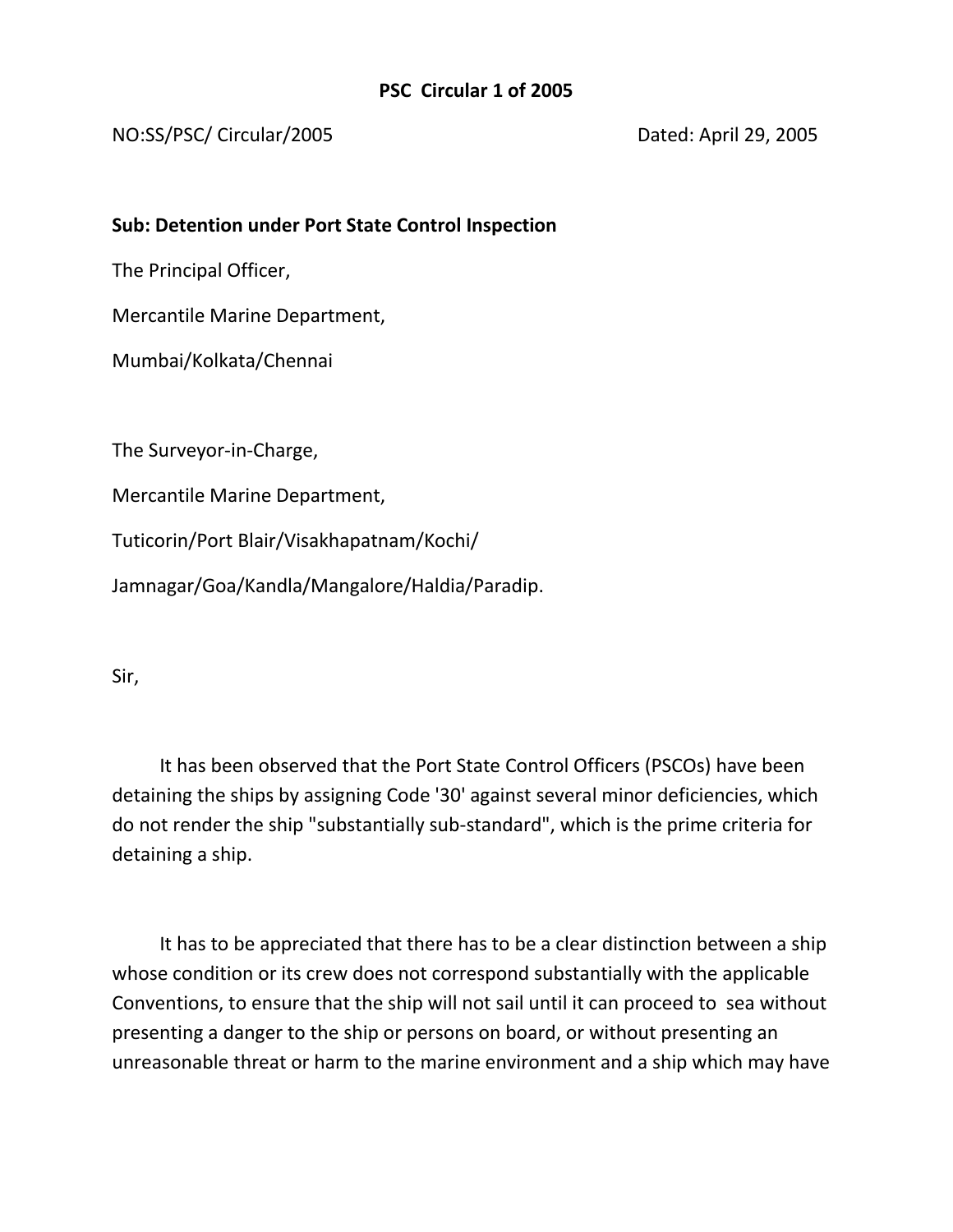although some significant deficiencies but the same can be rectified almost immediately.

Therefore PSCOs are required to bear it in mind that a ship which is otherwise well maintained and may have some deficiencies like the servicing certificate of some equipment having expired recently, but the condition of the equipment as such appears to be satisfactory, some air pipes having pin holes, some supply items validity having expired recently, etc. All these defects have to be viewed in the background of overall condition of the ship i.e. its hull, machinery and equipment condition and general level of maintenance.

 Further, assignment of action Code '17' does in itself ensure that the deficiencies, which require urgent attention/rectification as per the PSCO, do get attended to before the ship is allowed to leave the port. Whereas in case of a really sub-standard ship it would not be possible for the shipowners to rectify all the deficiencies pointed out by the PSCO, within a short time.

We have to appreciate that the ships operating in our region are mostly old ships and therefore a significant number of them are likely to have substantially serious hull, machinery and equipment deficiencies. Hence the aim of the PSCOs should be concentrated on identifying such ships and ensuring that they are not allowed to operate in our waters till their owners undertake all the necessary repairs on them. Such ships would definitely qualify to be called as sub-standard ships.

 PSCOs are advised to bear these points in mind while undertaking PSC inspections so that they are able to distinguish clearly between a sub-standard and reasonably well maintained ship and they do not assign Code 30 to second category of ships.